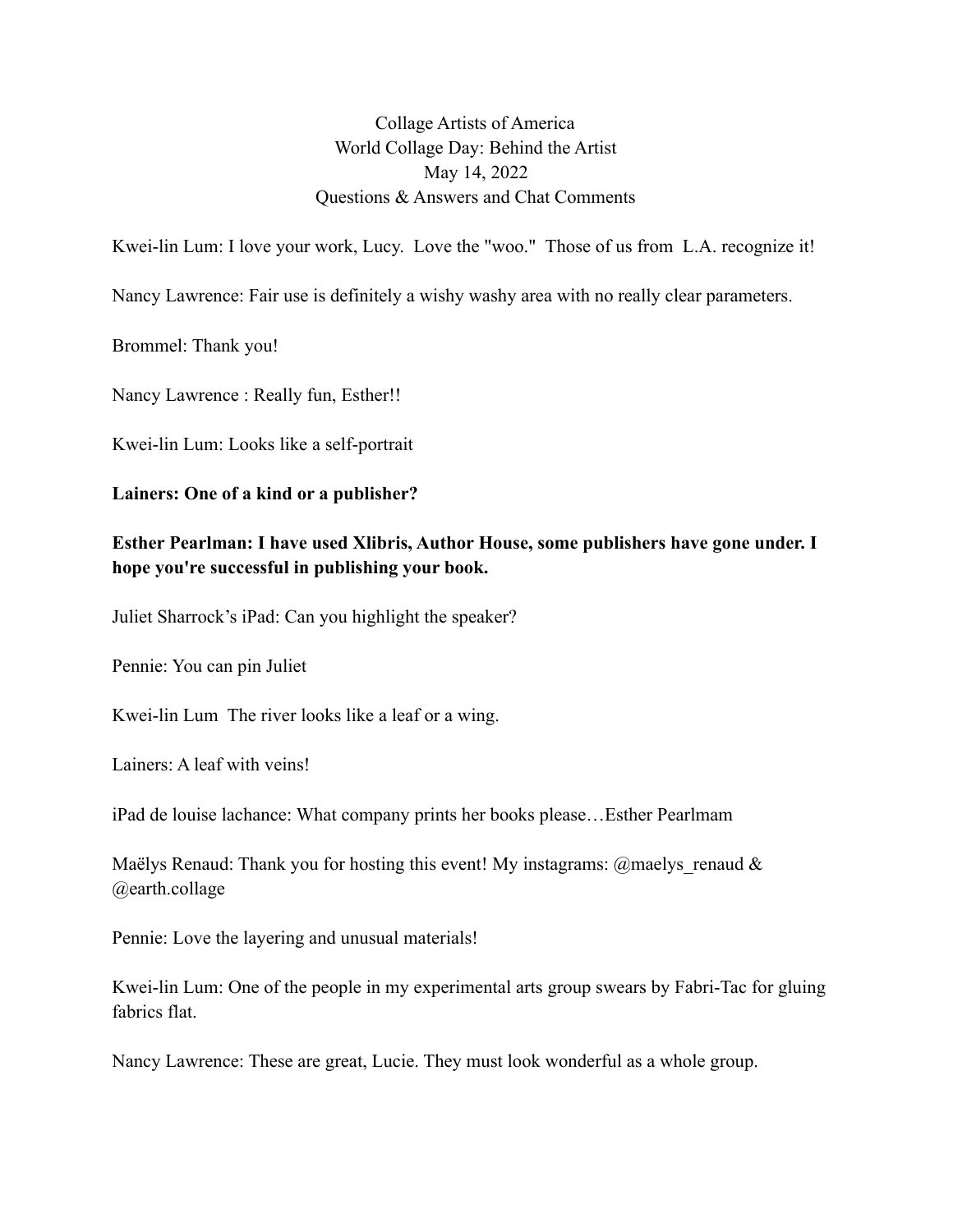Lucie Hinden: Thank you!

Kathleen Mooney: Seems to be fine - iPad user

iPad de louise lachance: Everything is perfect here in Canada

iPad de louise lachance: Thank you very much Esther…it is very nice

Brommel: This is fabulous! Kwei-lin.

Pennie: Kwei-lin-I love the sort of mid century feeling of this.

Lainers: Absolutely AMAZING!

**Esther Pearlman: How long did you paste and put it together?**

**Kwei-lin: Maybe one week. To put it together was fast. It could be done in a day. It's just that you have to arrange and arrange it how you want, that's part of the trick too.**

**Esther Pearlman: What is the size of each?**

**Kwei-lin: The piece on the left is digital so it can be sized up to any size or sized down to any size.**

Esther Pearlman: You're so talented!

Susanne Belcher: Thank you Kwei-Lin. Your work is always unique and exciting.

Claire Standish: Beautiful piece!

Esther Pearlman: Your work is so sweet and cheerful!

Susanne Belcher: Uplifting piece Beth

Brommel: Thank you all!

Kwei-lin Lum: Gorgeous, Lauren!

Lainers: I didn't get the name of the artist, Lauren. Brommel: Terrific Lauren!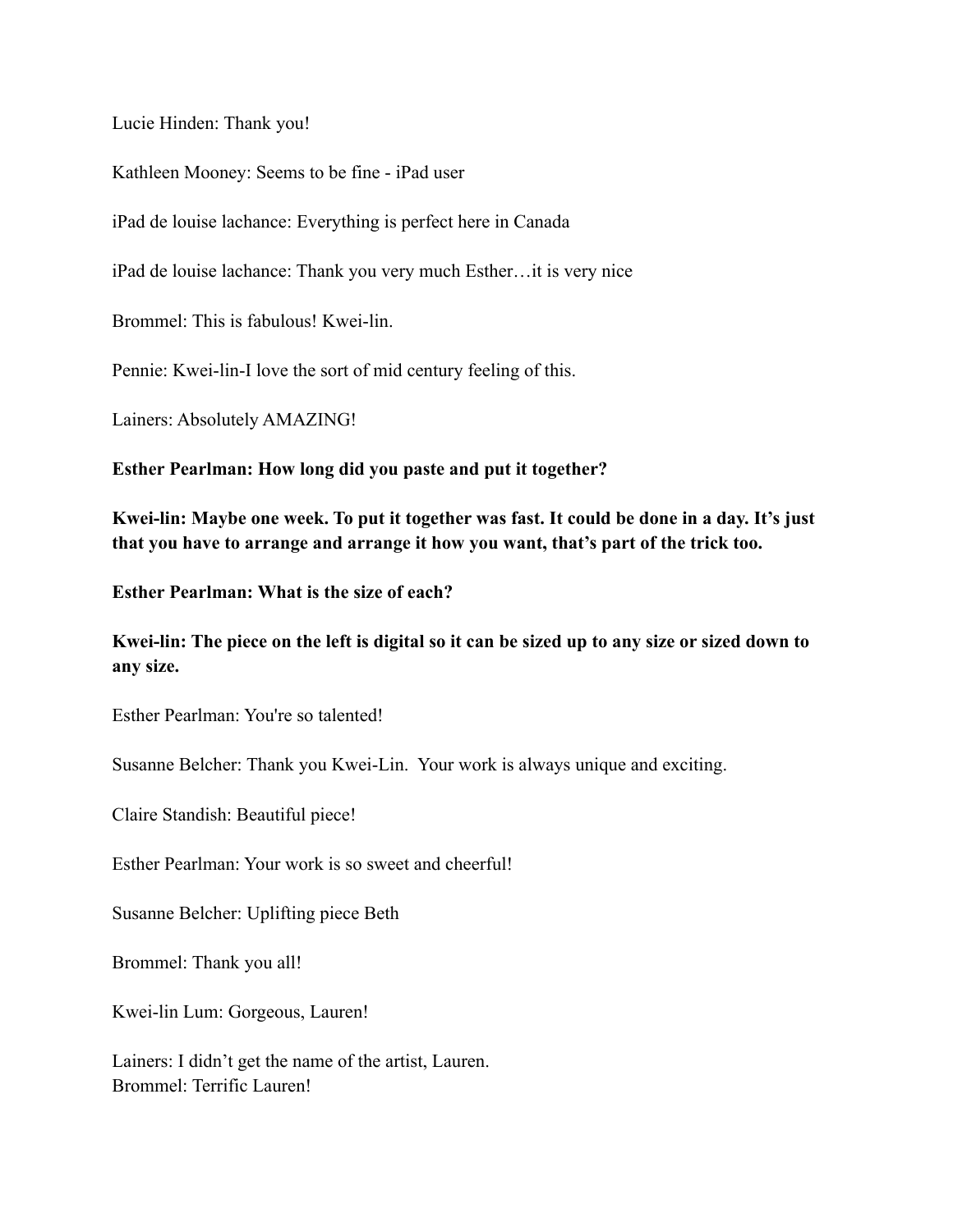Susanne Belcher: Really love this piece Lauren

Claire Standish: Brava!

Susanne Belcher: Barbara, just love this piece. So upbeat and colorful. So many interesting elements.

Nancy Lawrence: Really interesting use of paint on the torn papers.

Brommel: Interesting approach, thank you!

Brommel: Well wow!

iPad de louise lachance: Charrette is a little wagon that someone pulls…

Susanne Belcher: What did you use as your ground for the charrette

**Kwei-lin Lum: Were most of the pages in La Charette heavily collaged?**

**Lainers (Elaine Langerman): I composed the front and back cover on the computer then printed them out and laminated them. I used Tyvek to reinforce the hinges because the original book was disintegrating.**

Lainers: Share the kitty cat!

Kathleen Mooney: Copyright protects the artist - as artists we should examine how we as artists would feel if someone used our art as their art. Think about it...

Pennie: Good point Kathleen!

Lauren Rechner: Yes please do Beth! We see a tail and ears

Lucie Hinden: Thank you so much, Lauren! Great to hear everyone and to participate. I will have to leave now. Until the next time!

Nancy Lawrence: This was wonderful! Thank you for sharing! I have to leave, too. Enjoy your weekend, everyone!

Kathleen Mooney: Thank you for the presentation.